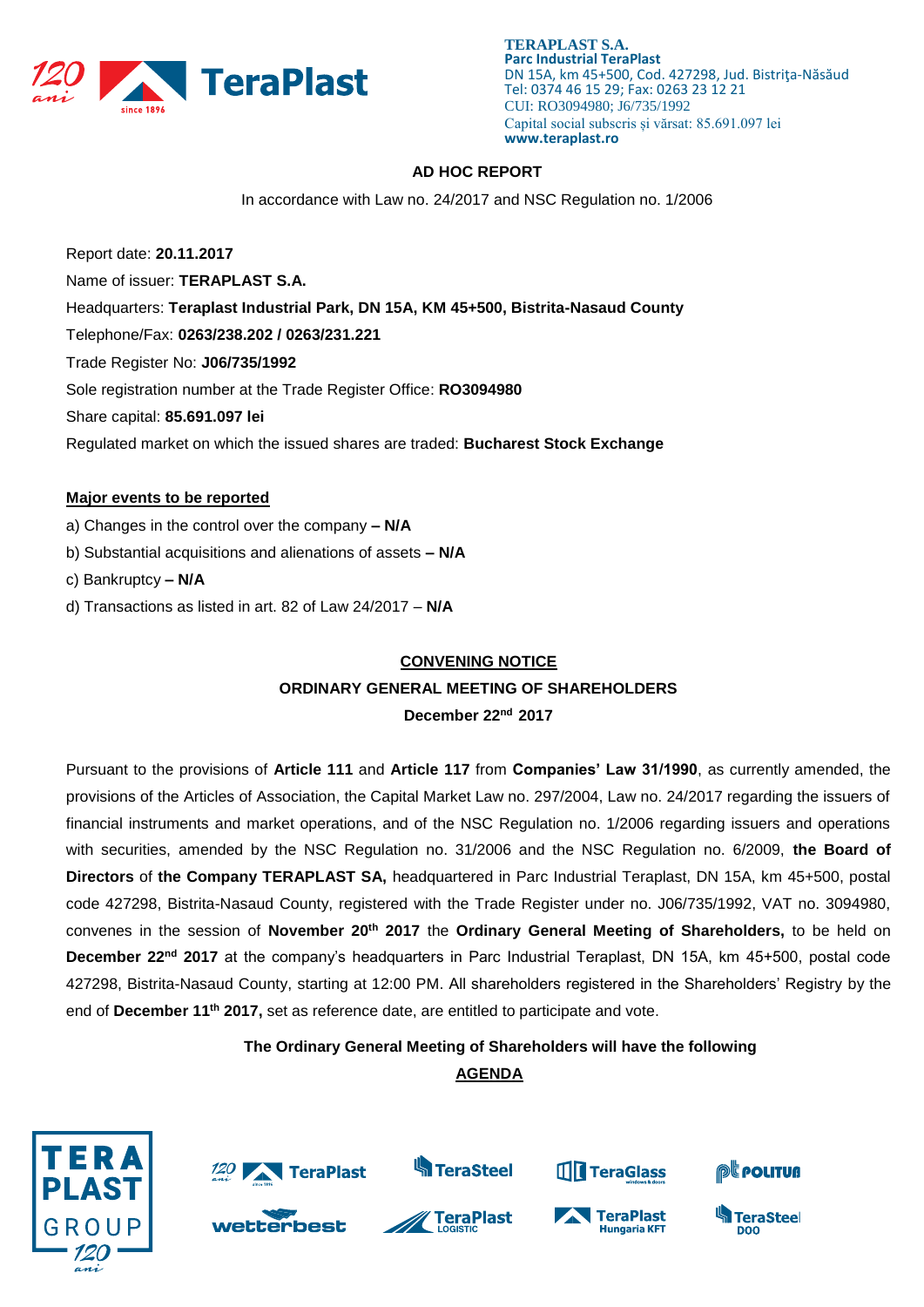

1. To approve the increase of the total amount of the Investment Plan, corresponding to the 2017 fiscal year, from RON 96,000,000, approved by the EGMS Decision no. 1/21.09.2017, to RON 131,000,000.

2. To establish the **registration date** when the shareholders affected by the decisions adopted by the Ordinary General Meeting of Shareholders shall be identified. The Board of Directors suggests the date of January 17<sup>th</sup> 2018.

3. To approve the date of January 16<sup>th</sup> 2018 as "ex-date", namely the date previous to the registration date when the financial instruments, subject of the decisions of the corporate bodies, are transacted without the rights resulting from such decision, pursuant to Article 2 letter f) of the Regulation no. 6/2009 on the exercise of certain rights of the shareholders within the general meetings of the trading companies, as amended and completed by Regulation no. 13/2014 on the amendment and completion of certain regulations issued by the Security National Board (hereinafter referred to as **NSC Regulation no. 6/2009**).

4. To authorise Mr. Dorel Goia - Administrator, to sign, for and on behalf of all the shareholders present at the meeting, the OGMS Decision.

5. To authorize the company's legal adviser, Mrs. Diana Octavia Bretfelean, holder of ID card series X.B. no. 515915, to do everything that is necessary as to record the OGMS Decision at the Trade Register of Bistrita-Nasaud Court, and to publish such decision in the Official Gazette of Romania, Section 4.

(1) One or more shareholders jointly or severally representing at least 5% of the share capital, have the right (i) to introduce items on the General Meeting of Shareholders' agenda, provided that each item is accompanied by an explanation or a decision draft submitted for adoption to the General Meeting of Shareholders; (ii) to submit decision drafts for the items included or suggested to be included on the General Meeting's agenda.

(2) Any of the rights stipulated in paragraph (1) above may only be exercised in written, and the documents shall be submitted in a closed envelope at the company's headquarter located in Parc Industrial Teraplast, DN 15A, km 45+500, postal code 427298, Bistrita-Nasaud County, or sent by any type of mail or fast delivery with acknowledgment of receipt, the envelope bearing a clear note written in capital letters "FOR THE GENERAL MEETING OF SHAREHOLDERS OF 22/27.12.2017", or sent by messenger delivery or electronic means, with the extended electronic signature included according to Law 455/2001 on the electronic signature, at the following e-mail [secretariatCA@teraplast.ro,](mailto:secretariatCA@teraplast.ro) mentioning at subject: "FOR THE GENERAL MEETING OF SHAREHOLDERS OF 22/27.11.2017".

(3) The shareholders can exercise the rights stipulated in paragraph (1) letters (i) and (ii) within maximum 15 calendar days following the date of publication of this convening notice, namely no later than **December 7 th, 2017.** Each shareholder shall be entitled to address questions regarding the items on the General Meeting's agenda, and the company shall reply to the shareholders' questions during such meeting. The questions shall be submitted in a closed envelope at the company's headquarter located in Parc Industrial Teraplast, DN 15A, km 45+500, postal code 427298, Bistrita-Nasaud County, or sent by any type of mail or fast delivery with acknowledgment of receipt, the envelope bearing a clear note written in capital letters "FOR THE GENERAL MEETING OF SHAREHOLDERS OF



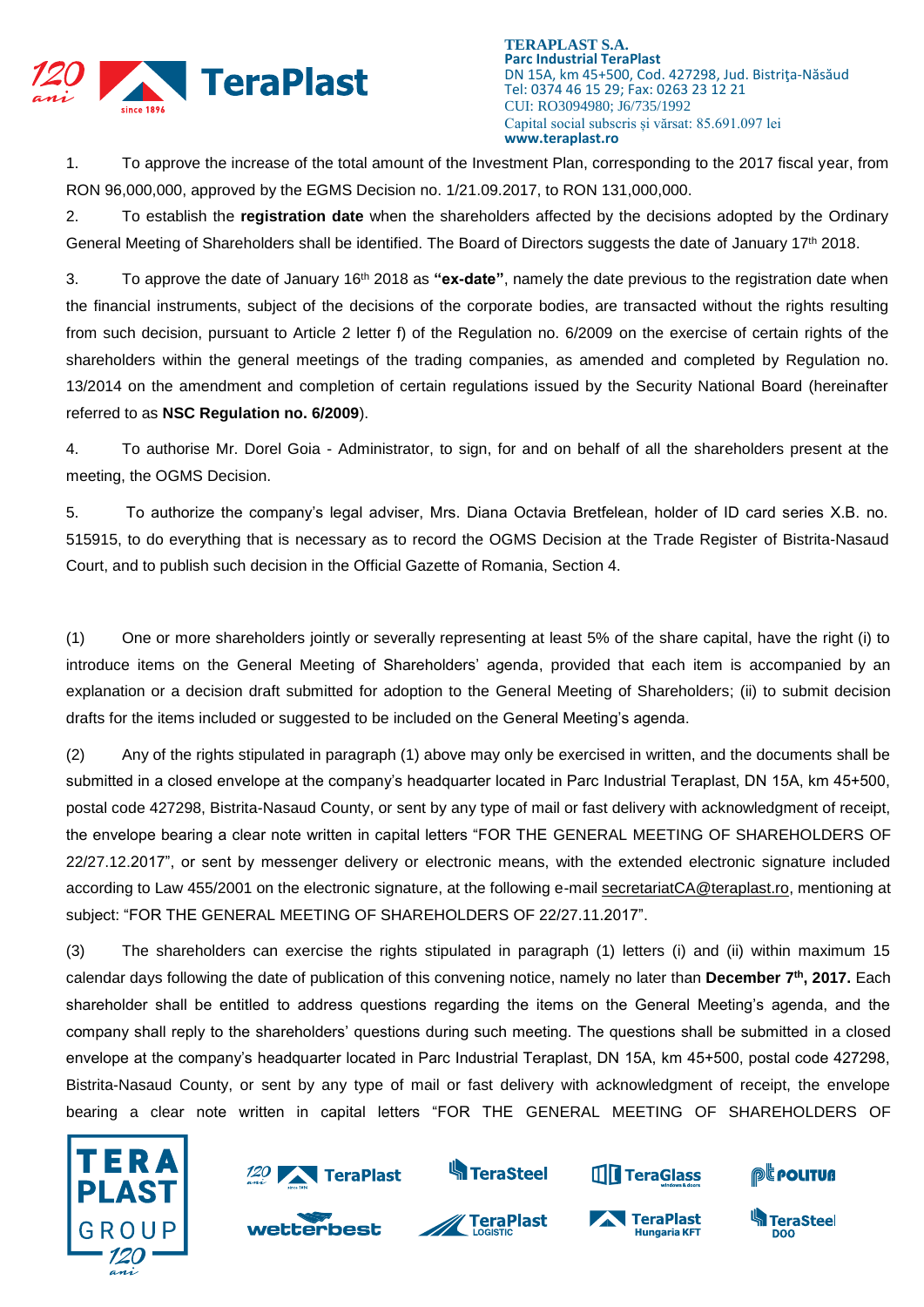

22/27.12.2017", or sent by messenger delivery or electronic means, with the extended electronic signature included according to Law 455/2001 on the electronic signature, at the following e-mail [secretariatCA@teraplast.ro,](mailto:secretariatCA@teraplast.ro) mentioning at subject: "FOR THE GENERAL MEETING OF SHAREHOLDERS OF 21/22.12.2017", on or by **December 21 st, 2017**.

*The shareholders can participate in person or they can be represented in the General Meetings of Shareholders* either by their legal representatives or by other agents authorised by a special power of attorney or a general power of attorney, as provided by Article 92 paragraph (10) of Law 24/2017 on the issuers of financial instruments and market operations. Shareholders' access shall be permitted upon proof of their identity, consisting *in case of shareholders, who are natural persons, of their ID card or, in case of legal entities, legal representative, and in case of legal entities and shareholders, who are represented natural persons, of a special power of attorney awarded to the person acting as their agent, provided legal applicable provisions are complied with.*

*The shareholders can appoint a representative by a general power of attorney (authorisation) valid for no more than three years*, authorising the appointed representative to vote in any matter subject to discussions of the General Meetings of Shareholders, provided such power of attorney (authorisation) be given by the shareholder, as customer, to an intermediary defined as per Article 2 paragraph (1) item 20 of Law 24/2007 on the issuers of financial instruments and market operations, or to a lawyer. The shareholders cannot be represented in the General Meeting of Shareholders based on a general power of attorney (authorisation) by a person subject to a conflict of interests, pursuant to Article 92 paragraph (15) of Law 24/2007 on the issuers of financial instruments and market operations.

General powers of attorney (authorisations) should be submitted to the Company Record Office or sent by any type of mail or courier with acknowledgement of receipt, 48 hours before the general meeting, namely no later than 20.12.2017, 12:00 pm for the Ordinary General Meeting, in copy, including the mention "Certified to be a true copy of the original" signed by the representative. The powers of attorney can also be sent by e-mail with the extended electronic signature included according to Law 455/2001 on the electronic signature, at the following e-mail [secretariatCA@teraplast.ro,](mailto:secretariatCA@teraplast.ro) mentioning at subject: "FOR THE GENERAL MEETING OF SHAREHOLDERS OF 22/27.12.2017". *The quality of shareholder* and, in case of shareholders, who are legal entities, or entities without legal personality, *the quality of legal representative* is ascertained based on the list of shareholders as of the reference/registration date, received by the issuer from the Central Depository or, accordingly, in case of different reference/registration dates, based on the following documents submitted to the issuer by the shareholder, issued by the Central Depository or the participants defined in Article 168 paragraph (1) letter b) of Law 297/2004, as amended and completed, providing trustee services:

a) the statement of account certifying the quality of shareholder and the number of owned shares;

b) documents certifying that the details of the legal representative are recorded at the Central Depository/ participants concerned;

The documents attesting the quality of legal representative elaborated in a foreign language other than English must be accompanied by a translation done into Romanian or English by a certified translator.

















**DOO**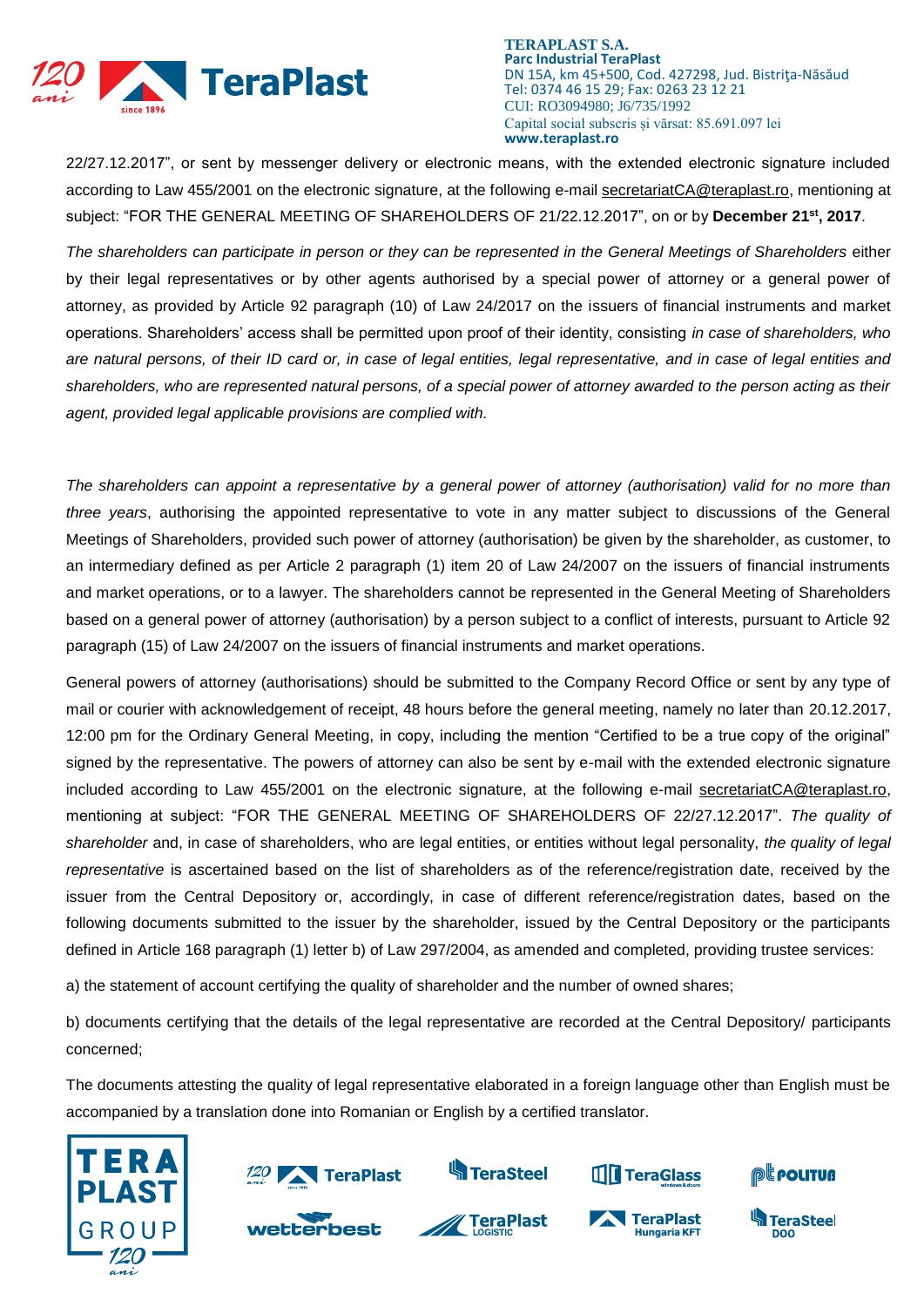

The identification criteria referred above shall be accordingly applied also in case the need arises to prove that the shareholder, suggesting for new items to be included in the General Meeting of Shareholders' agenda, or directing questions to the issuer related to the items included in the General Meeting of Shareholders' agenda, is a legal representative.

Pursuant to Article 14 paragraph 4) of the NSC Regulation no. 6/2009, a shareholder can appoint only one representative in a certain General Meeting. However, if a shareholder holds shares with a trading company in several security accounts, such restriction shall not prevent such shareholder to appoint other representative for the shares held in each security account, for a certain General Meeting. Such provision is not detrimental to the provisions of paragraph (5) of Article 14 of the NSC Regulation no. 6/2009.

Pursuant to Article 14 paragraph 4 item 1 of the NSC Regulation no. 6/2009, *a shareholder can appoint by power of attorney one or several deputy representatives* for a general meeting, in the event the representative appointed as per paragraph (4) above is unable to attend. Where several deputy representatives are appointed by power of attorney, the order in which they will act shall be established.

The shareholders can also cast their votes for the items noted in the agenda by mail, and the vote application form, accurately filled out and signed, shall be sent in a sealed envelope to the company's headquarter located in Parc Industrial Teraplast, DN 15A, km 45+500, postal code 427298, Bistrita-Nasaud County, which should arrive at the company's headquarter no later than **20.12.2017**, 12 pm for the Ordinary General Meeting of Shareholders, the envelope bearing a clear note written in capital letters "FOR THE GENERAL MEETING OF SHAREHOLDERS OF 22/27.12.2017". The ballots can be sent by e-mail with the extended electronic signature included according to Law 455/2001 on the electronic signature, at the following e-mail [secretariatCA@teraplast.ro,](mailto:secretariatCA@teraplast.ro) mentioning at subject: "FOR THE GENERAL MEETING OF SHAREHOLDERS OF 22/27.12.2017".

A representative can cast his/her vote by mail only when such representative has received from the shareholder a special/general power of attorney which will be submitted to the issuer pursuant to Article 92 par. (14) of Law 24/2017 on the issuers of financial instruments and market operations.

Special power of attorney forms to be used for voting by representative, as well as the forms to be used for voting by mail shall be made available for shareholders both in Romanian and in English, at the company's headquarter located in Parc Industrial Teraplast, DN 15A, km 45+500, postal code 427298, during business days, from **8:00 am to 4:30 pm** and on the company website: [www.teraplast.ro,](http://www.teraplast.ro/) heading "Investors", Section "General Meeting of Shareholders", as of **November 21st , 2017.**

The special powers of attorney and the ballots by mail shall be submitted in Romanian or English originals at the company's headquarter located in Parc Industrial Teraplast, DN 15A, km 45+500, postal code 427298, Bistrita-Nasaud County, or sent by any type of mail or fast delivery with acknowledgment of receipt, not later than Decembrie 20th 2017**,** 12 pm for the Ordinary General Meeting of Shareholders, the envelope bearing a clear note written in capital letters " FOR THE GENERAL MEETING OF SHAREHOLDERS OF 22/27.12.2017", or can be sent by e-mail with the extended